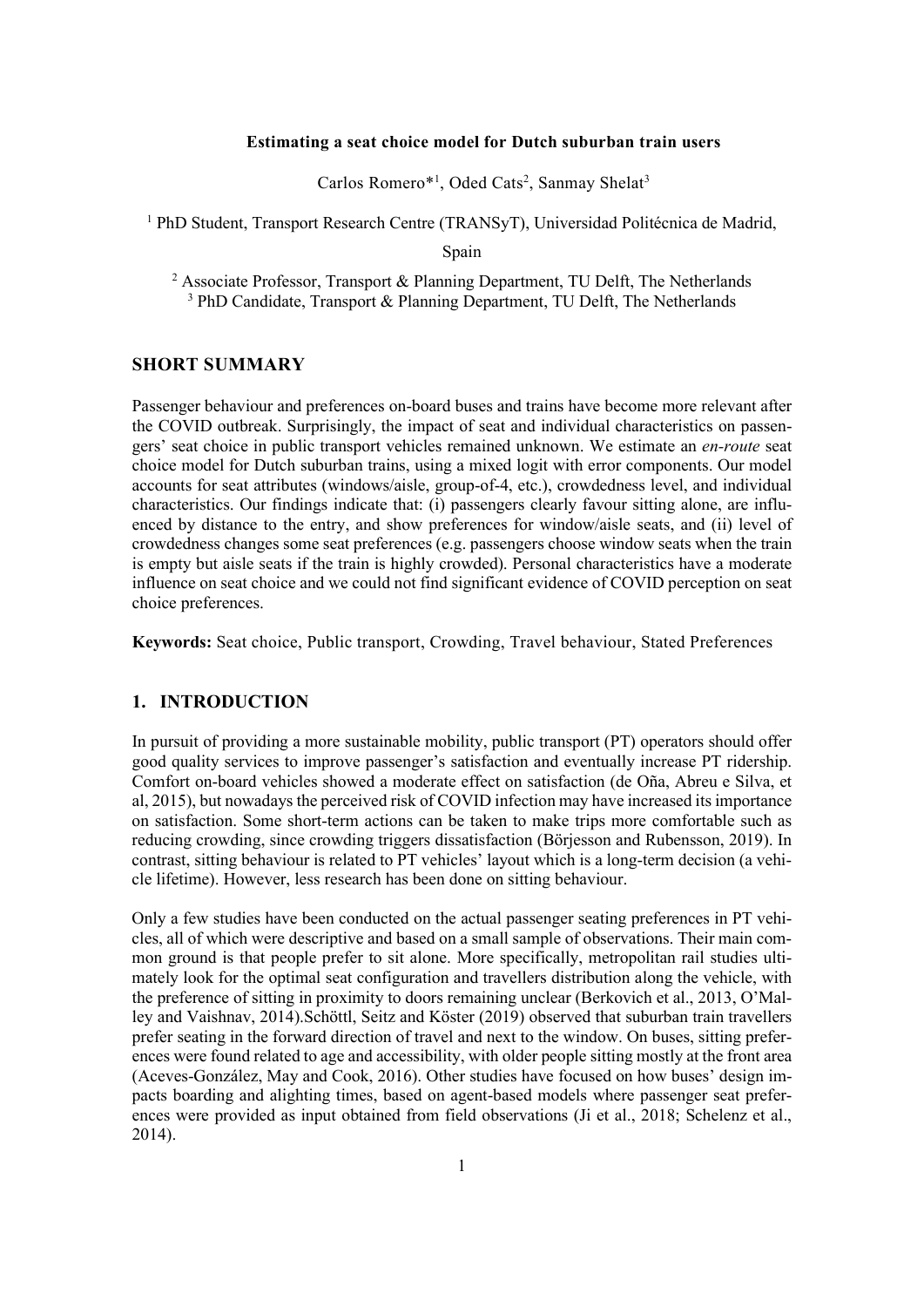To the best of our knowledge, no seat choice model in urban PT vehicles has been developed and the question of the relative weights of seat attributes on the seat choice remains unaddressed. Moreover, the perceived risk of COVID infection is likely to affect travellers' choices. For example, research found that some regular PT passengers (more COVID risk-sensitive) may be willing to wait longer for a less crowded train (Shelat, Cats and van Cranenburgh, 2021). However, onboard passenger behaviour in the COVID era remains hitherto unknown.

This paper presents the first choice model estimating the passengers' *en-route* seat preferences. We design and conduct a choice experiment which mimics the choice of a seat upon boarding a suburban train, where seats are not fare-dependent and cannot be booked. Our model accounts for several aspects of the seat configuration, the effect of crowding and personal characteristics on the seat choice.

## **2. METHODOLOGY**

### *Choice experiment*

Aiming at understanding the train traveller behaviour during the pandemic, a large survey was conducted in spring 2020 among Dutch travellers. The survey included two stated-choice experiments. The first one addressed the boarding preferences regarding crowding, wait time and attitude towards COVID (Shelat, Cats and Cranenburgh, 2021). This research covers the second one, delving into the seat preferences once the passenger has boarded the train car under different crowding scenarios.

The experiment refers to a single car of a commuter train (known as *Sprinter* in The Netherlands) with 40 seats. Seat composition consists of 10 rows with 2 seats on each side of the aisle, with 60% in group-of-4 style and 40% in group-of-2 style. No backwards seats in group-of-2 are included. Trains have windows on both sides and passengers are unable to open them.

Five scenarios were devised corresponding to five levels of on-board crowdedness. The exact number and positions of available seats in each scenario are shown in Figure 1. Respondents were shown one scenario at a time and they had to select their preferred seat out of those available, assuming they were entering from the left side to allow for comparison across respondents. Neither standing nor opting-out was allowed. Furthermore, respondents were asked about several socio-demographic characteristics and mobility factors, as well as to rate using Likert scales several statements regarding attitudes towards COVID.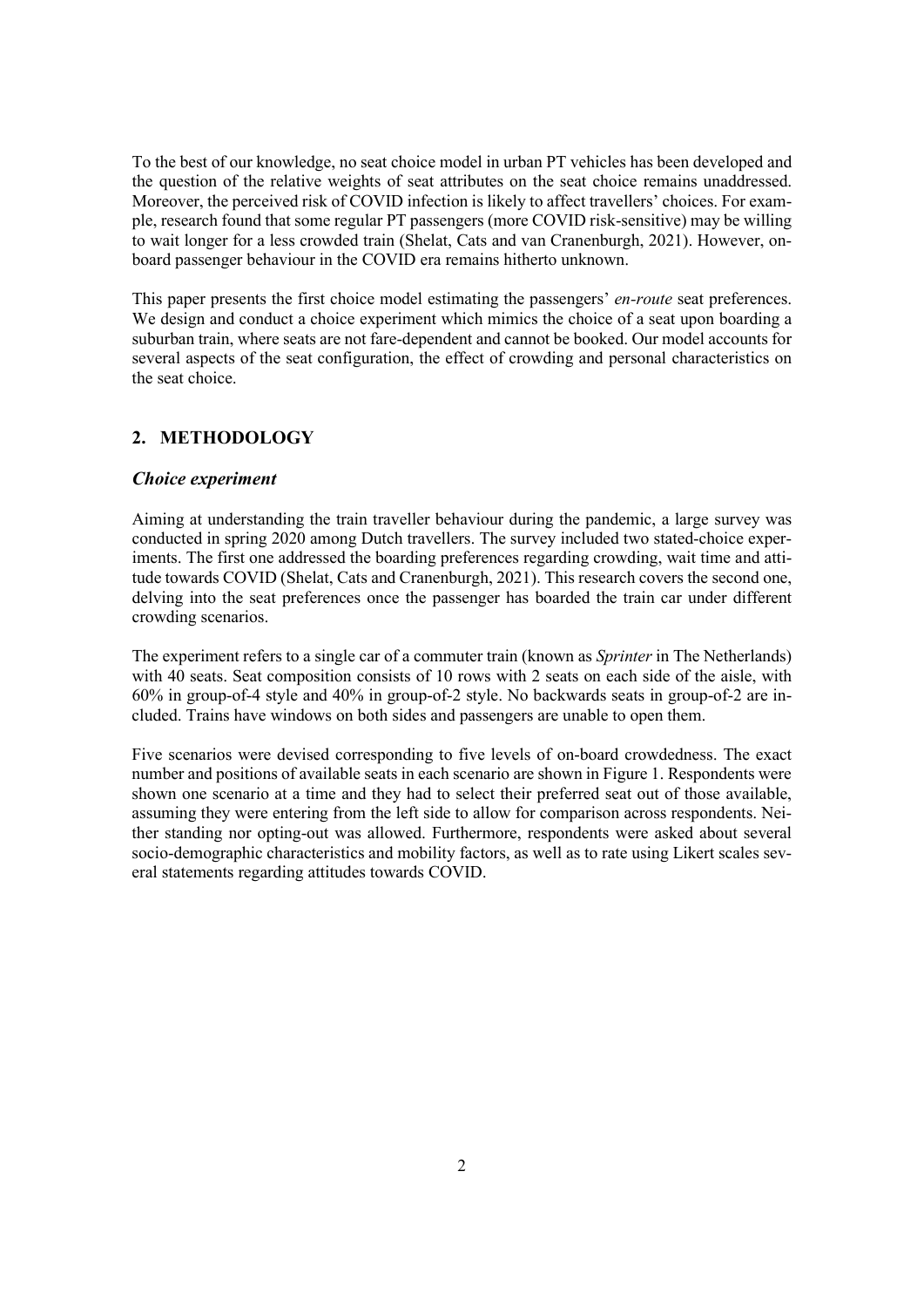| Scenario                            | Available | <b>Crowdedness</b> | Graphic       |  |
|-------------------------------------|-----------|--------------------|---------------|--|
|                                     | seats     | level              |               |  |
| Almost empty                        | 35        | 0.125              |               |  |
|                                     |           |                    |               |  |
| $\mathfrak{D}$<br>Able to sit alone | 22        | 0.45               |               |  |
|                                     |           |                    |               |  |
| 3<br>Unable to sit alone            |           |                    | ▓₹⊁           |  |
| but not too<br>crowded              | 17        | 0.575              |               |  |
| 4<br>Quite crowded                  | 12        | 0.70               | <b>FIGHT:</b> |  |
|                                     |           |                    |               |  |
| 5<br>Packed                         | 4         | 0.90               | 行行者           |  |
|                                     |           |                    |               |  |

**Figure 1: Seat choice scenarios based on crowding levels. Adapted from Shelat, Cats and van Cranenburgh (2021)**

## *Discrete choice model with panel effect*

A mixed logit has been built because it allows considering correlation among observations from the same individual (Train, 2003). We use error components to account for the panel effect. Therefore, the utility Uint for a passenger *n* selecting an alternative *i* (that is, a specific seat) in observation *t* is defined by the addition of a systematic term (V<sub>int</sub>), an error component term ( $\alpha_{\rm in}$ ) and a random error  $(\varepsilon^{\prime})$  as in Equation (1):

$$
U_{int} = V_{int} + \alpha_{in} + \varepsilon'_{int}
$$

The systematic utility functions  $(V_{int})$  tested are assumed to be linear-additive without an alternative-specific constant. Variables included fall into three categories: seat attributes  $X_k$  on one side, crowding ( $crowd_t$ ) and personal characteristics ( $Z_c$ ) on the other. The latter two are not alternativespecific and are therefore included as interaction terms with the seat attributes. A stepwise approach has been adopted, testing first the seat attributes (Eq  $(2)$ ), then adding crowding (Eq $(3)$ ), and finally considering individual characteristics (Eq (4)). The utility specification for all the alternatives has remained the same.

$$
V_{int} = \sum \beta_k \cdot X_{kint} \tag{2}
$$

$$
V_{int} = \sum(\beta_k \cdot X_{kint}) + \sum(\beta_{k,crowd} \cdot crowd_t \cdot X_{kint})
$$
 (3)

$$
V_{int} = \sum (\beta_k \cdot X_{kint}) + \sum (\beta_{k,crowd} \cdot crowd_t \cdot X_{kint}) + \sum (\beta_{k,c} \cdot Z_{cn} \cdot X_{kint}) \tag{4}
$$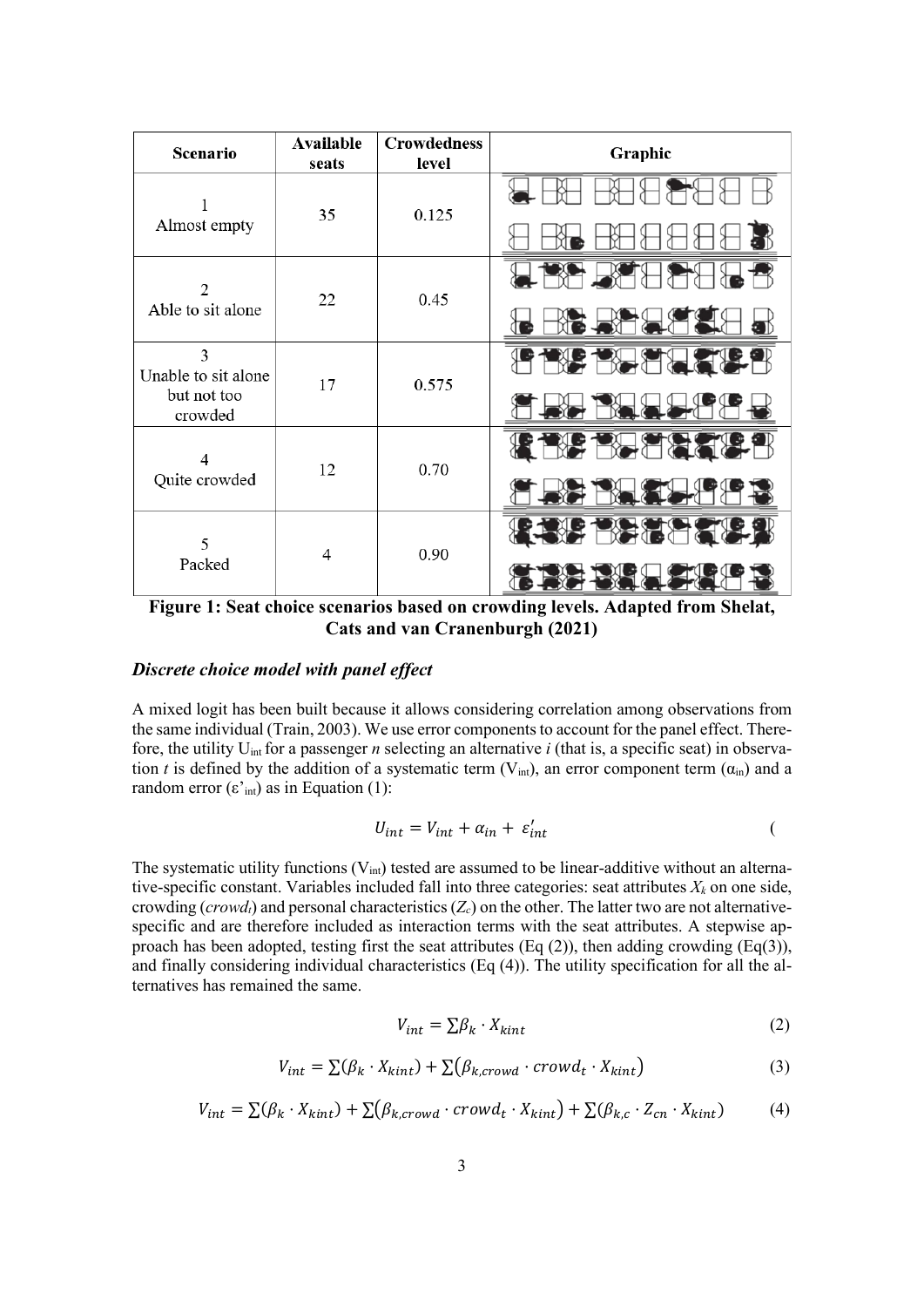Table 1 displays the attributes included in the final model. All attributes are coded as dummy variables or 0-1 interval so that parameters directly express the maximum power of the attribute in the utility specification. Finally, individual perceptions related to COVID were inspected through factor analysis. Despite finding two meaningful constructs, their effects on the choice model were found insignificant, and hence discarded from the final model.

| <b>Attribute</b>         | Variable   | <b>Explanation</b> |
|--------------------------|------------|--------------------|
| <b>Seat attributes</b>   |            |                    |
| Sitting alone            | Alone      | Categorical        |
| Backwards group-of-4     | G4back     |                    |
| Frontwards group-of-4    | G4front    |                    |
| Window/aisle seat        | Window     |                    |
| Distance from left entry | Distance   | Interval 0-1       |
| Crowdedness level        | Crowd      | Interval 0-1       |
| Personal                 |            |                    |
| Trip purpose             | Work-Study | Categorical        |
| Female                   | Female     |                    |
| Younger                  | Young      |                    |
| Elderly                  | Elderly    |                    |

## **Table 1: Attributes included in the final choice model.**

Error component terms  $(\alpha_{in})$  capture the tastes variations amongst respondents without variation across observations. The error component is included for each alternative as a normal distribution  $N(0,\sigma_{\alpha i})$ . This way, the  $\varepsilon'_{\text{int}}$  error terms become independent and identically distributed.

Panel effect also affect the calculation of the likelihood: the total log-likelihood consists of the integration of the product of choice probabilities over the error components, requiring simulation methods to estimate it. Undoubtedly, computational time will be high due the large number of error component terms (36, as many as available alternatives in at least one scenario) and the necessary number of draws (2000) to yield consistent results. Normal antithetic distributions have been used to overcome this challenge. The models have been estimated with the Python package PandasBiogeme (Bierlaire, 2020).

### **3. RESULTS AND DISCUSSION**

The survey was distributed between 20 and 25 May 2020 among regular and occasional Dutch train travellers. At that time, the Dutch government had strongly recommended again the use of PT and announced new measures becoming effective in June 2020 such as mandatory masks. A sample of 513 valid responses were gathered in an online panel, and the sample was found representative of overall Dutch demographics (Shelat, Cats and van Cranenburgh, 2021). The sample is gender-balanced, slightly overrepresenting young adults (33% under 35 years) and underrepresenting the elderly (15% over 65 years). Half of the sample travelled by train for common obliged reasons (38.0% for work and 11.3% for study), while 25.9% did it for visiting and 17.1% for leisure.

The univariate seating preferences are summarized by means of displaying the ratio between the percentage of passenger choices and the percentage of available seat options (Table 2). A ratio over 1 implies an observational preference for that seat characteristic, except for the distance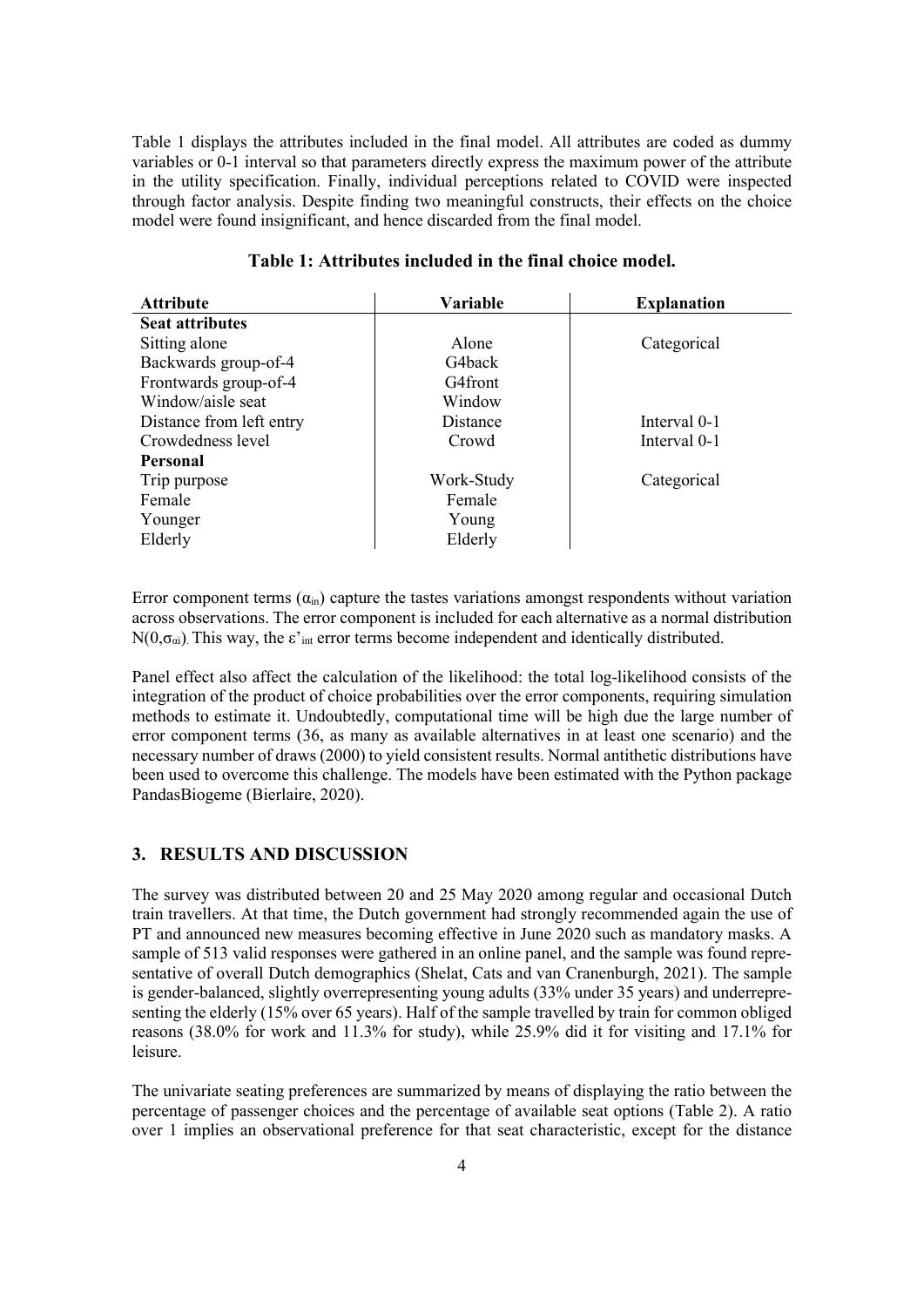attribute, for which values over 1 imply a preference for further away seats. For example, in the least crowded scenario, 73.1% of passengers preferred a window seat while only 48.6% of the available seats were window seats, leading to a ratio of 1.50. Overall, only sitting alone and window seats seem to be sensitive to crowdedness, while the remaining seat attributes do not follow any clear trend. However, univariate analysis can hide some of the effects since seats exhibit a combination of these attributes. Therefore, a choice model is needed.

| <b>Scenario</b> | Alone | <b>Window</b> | G4front | G4back | <b>Distance</b> |
|-----------------|-------|---------------|---------|--------|-----------------|
|                 | .09   | .50           | 0.56    | 0.88   | 0.94            |
|                 | 2.52  | 0.60          | 0.54    | 0.63   | 1.03            |
|                 | ۰     | 0.37          | .86     | 0.66   | 0.76            |
|                 | -     | 0.65          | 1.05    | 0.99   | 0.96            |
|                 | -     | 0.48          | 0.48    | 1.32   | 0.92            |

**Table 2: Univariate seating preferences per crowding level. Ratio passenger choices / available seats.**

Table 3 shows the results of the mixed logit choice model estimate when accounting only for seat attributes (Model 1), then adding crowding (Model 2), and last including individual characteristics (Model 3). Several utility specifications were tested following Equations (2)-(4), and finally the most explanatory specification for each model was selected. Model 2 includes the interaction of crowding with each seat attribute except for alone, while Model 3 adds to the previous model a set of interactions between individual characteristics and seat attributes that have been proved significant. The largest increase of log-likelihood occurs between Model 1 and Model 2 (LRS=342.56, critical  $\chi^2_{.010}$ (df=4)=13.28), while the individual attributes in Model 3 contribute to a relatively small improvement in likelihood compared to Model 2 (LRS=105.48, critical  $\chi^2_{.010}$ (df=10)=23.21). The error component terms are also obtained but not displayed, and no clear pattern could be extracted from inspecting those.

Model 1 is the base specification, only accounting for the seat characteristics and all of them being highly significant ( $p<0.01$ ). It provides useful information when crowding and personal characteristics are unknown. As expected, sitting alone dominates the choice, weighing between 2 to 5 times the other attributes in the utility function (also when accounting for the respective attribute values). Then, travellers prefer sitting near the entry and next to the aisle. There is also a slight inclination against group-of-4 seats, and in particular disliking the backwards seats.

Crowding is included in Model 2 as a linear-additive effect on the seat attributes except for the variable *alone* (removed due to statistical insignificance, probably because sitting alone is only possible when crowdedness is low). When the train is empty, the behaviour is explained only by the non-interacting terms. There the main difference with Model 1 is that travellers prefer windows seats (reverse sign). The interacting crowding terms express the variation from non-crowded to fully crowded train, therefore the total weight of a seat attribute on the utility at a certain crowdedness level is given by  $\beta_k$  + crowd\* $\beta_{k,crowd}$ . Figure 2 graphically compares changes in parameters from empty to full train. Overall, changes in parameters respond to the pursuit of more personal space. For instance, passengers strongly prefer sitting at aisle seats in congested situations (total effect of *window* on utility when the train is full:  $-3.87 = 1.40 - 5.27$ , contrarily to the window seat preference in uncrowded situations. Group-of-4 seats also seem to be more attractive when crowdedness increases, although the backwards seats remain less pleasant than the frontwards ones.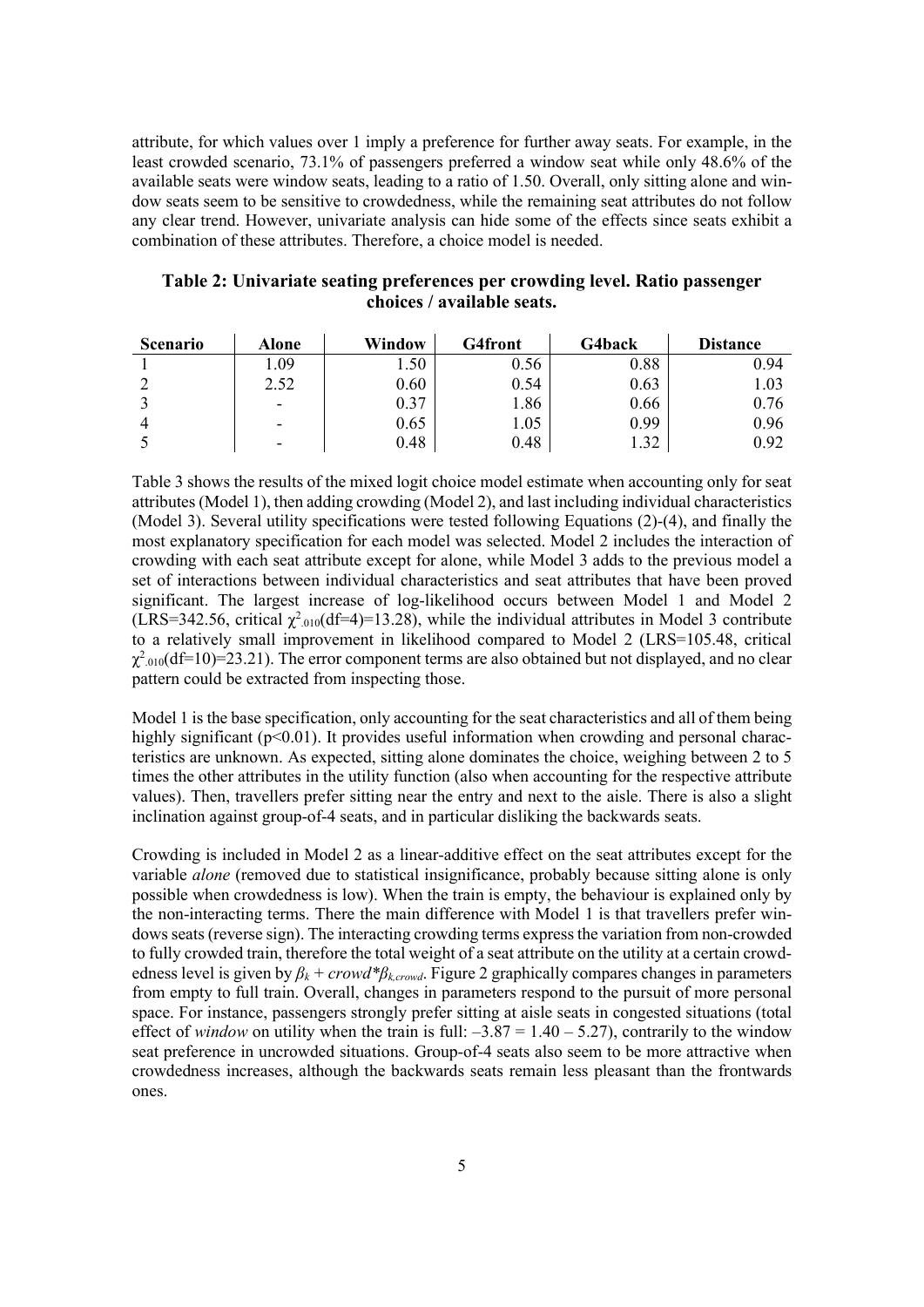| Group                | Parameter $(\beta)$                            | <b>Model 1</b> | <b>Model 2</b> | <b>Model 3</b> |
|----------------------|------------------------------------------------|----------------|----------------|----------------|
| Seat attributes      | Alone                                          | $4.17***$      | $4.43***$      | $4.36***$      |
|                      | Distance                                       | $-1.90***$     | $-4.39***$     | $-3.11***$     |
|                      | G4back                                         | $-0.94***$     | $-3.51***$     | $-2.21***$     |
|                      | G4front                                        | $-0.22**$      | $-1.94***$     | $-2.80***$     |
|                      | Window                                         | $-1.10***$     | $1.40***$      | $1.53***$      |
| Crowding             | Crowd*Distance                                 |                | $4.01***$      | $2.58***$      |
|                      | Crowd*G4back                                   |                | $2.05***$      | $2.05***$      |
|                      | Crowd*G4front                                  |                | $3.83***$      | $6.06***$      |
|                      | Crowd*Window                                   |                | $-5.27***$     | $-5.75***$     |
| Individual           | Work-Study*Distance                            |                |                | 0.34           |
|                      | Work-Study*G4front                             |                |                | $-0.36**$      |
|                      | Young*Distance                                 |                |                | $-0.97***$     |
|                      | Young*G4back                                   |                |                | $-0.37**$      |
|                      | Young*G4front                                  |                |                | $-0.69***$     |
|                      | Elderly*G4back                                 |                |                | $0.54***$      |
|                      | Female*Window                                  |                |                | $-0.25*$       |
|                      | Female*Elderly*Distance                        |                |                | $0.88**$       |
|                      | Female*Elderly*G4front                         |                |                | $0.62**$       |
|                      | Female*Elderly*Window                          |                |                | $0.53**$       |
| $\#Parameters$       |                                                | 41             | 45             | 55             |
| Final log-likelihood |                                                | $-5835.92$     | $-5664.64$     | $-5611.90$     |
| Adj. rho-square      |                                                | 0.129          | 0.154          | 0.161          |
| <b>BIC</b>           |                                                | 11952.64       | 11635.05       | 11591.97       |
| <b>AIC</b>           |                                                | 11761.83       | 11427.27       | 11341.80       |
|                      | ***p-value<0.01, **p-value <0.05, *p-value<0.1 |                |                |                |

**Table 3: Seat choice models**



**Figure 2: Change in seat-related parameters due to crowdedness**

Last, Model 3 addresses the effect of systematic individual preferences on seating preference, and only a few interactions between individual parameters and seat attributes have been found significant. The main finding is that different personal attributes slightly modify the preference towards seat attributes such as distance or frontwards group of 4. However, the impacts of those are rather minor. The groups of individuals diverging most are youngsters – more likely to sit in group-of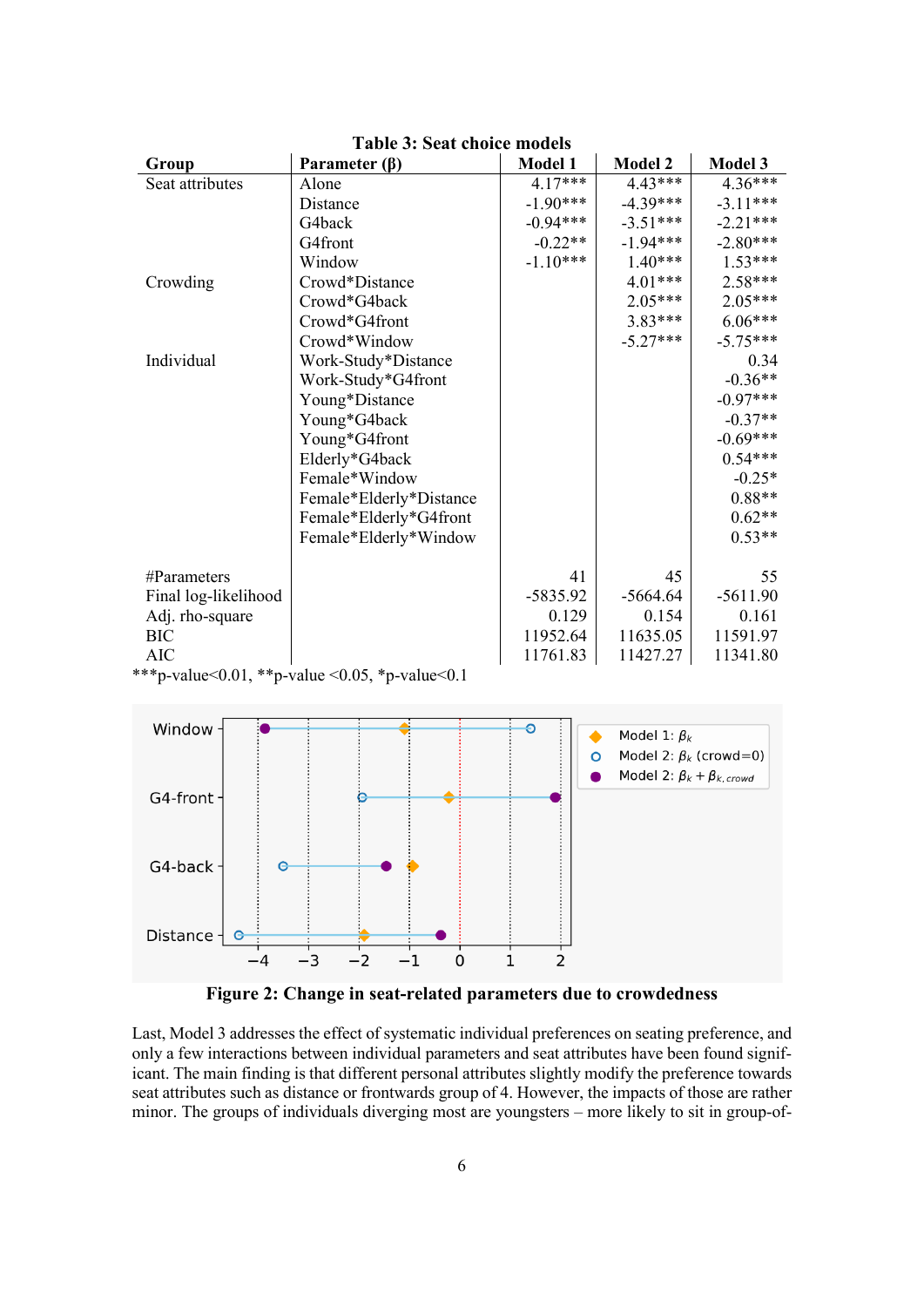2 and near the entrance – and older women – more willing to sit next to the window and further than the average. Trip purpose (obliged or non-obliged) has a minor effect on sitting preferences.

## **4. CONCLUSIONS**

This study proposes for the first time in the literature a seat choice model on-board urban PT vehicles, where the seat decision does not depend on fare classes. Based on a SP experiment for Dutch suburban trains during spring 2020, a mixed logit model with error components accounting for panel data effects has been estimated. The model considers the seat composition, the level of crowdedness and several individual characteristics, and allows to discuss the relative importance of various seat attributes.

Our main finding is that sitting alone is the main driver of seat choice and its importance is two to five times higher than any of the other seat factors. The preference for sitting alone has been previously observed (Schöttl, Seitz and Köster, 2019) but as far as we know its relative importance had remained unknown until now. In addition, we have found a strong effect of crowding on reversing the seating preferences, which can be explained by passengers seeking the personal space through the remaining seat attributes. For example, when crowdedness is higher, passengers prefer sitting next to the aisle instead of next to the window, which is in line with previous experiences (Berkovich et al., 2013). Last, socio-economic characteristics are found to have a minor effect on the seat choice preference: window/aisle seat choice are mildly gender and age dependent. We also tested whether the attitudes towards COVID could affect the seat choice, but we could not find any significant effect.

We observe two main limitations in this study. First, the design of the highly crowded scenarios may influence the seat selection. Second, respondents can see all the available choices immediately in the survey, but actually this is gradually exposed as passengers cannot see how crowded the end of the car train is and they often walk straight on the aisle looking for a seat without turning back (Schöttl, Seitz and Köster, 2019). Performing a seat choice experiment with Virtual Reality technologies can overcome this bias (Andelfinger et al., 2019). It will be also pertinent to perform similar choice experiments at the aftermath of the COVID pandemic to examine whether preferences have changed.

The results of our study can support the train composition and vehicle layout design. In addition, our choice model estimates can provide empirical underpinning to the specification of input to public transport agent-based simulations, and thereby help improving the accuracy of the micro analysis of boarding/alighting times and crowding inside vehicles.

# **ACKNOWLEDGMENT**

The authors would like to thank Transport Institute for providing financial support for survey data collection. The first author also thanks Universidad Politécnica de Madrid for its support through the Programa Propio I+D+i.

# **REFERENCES**